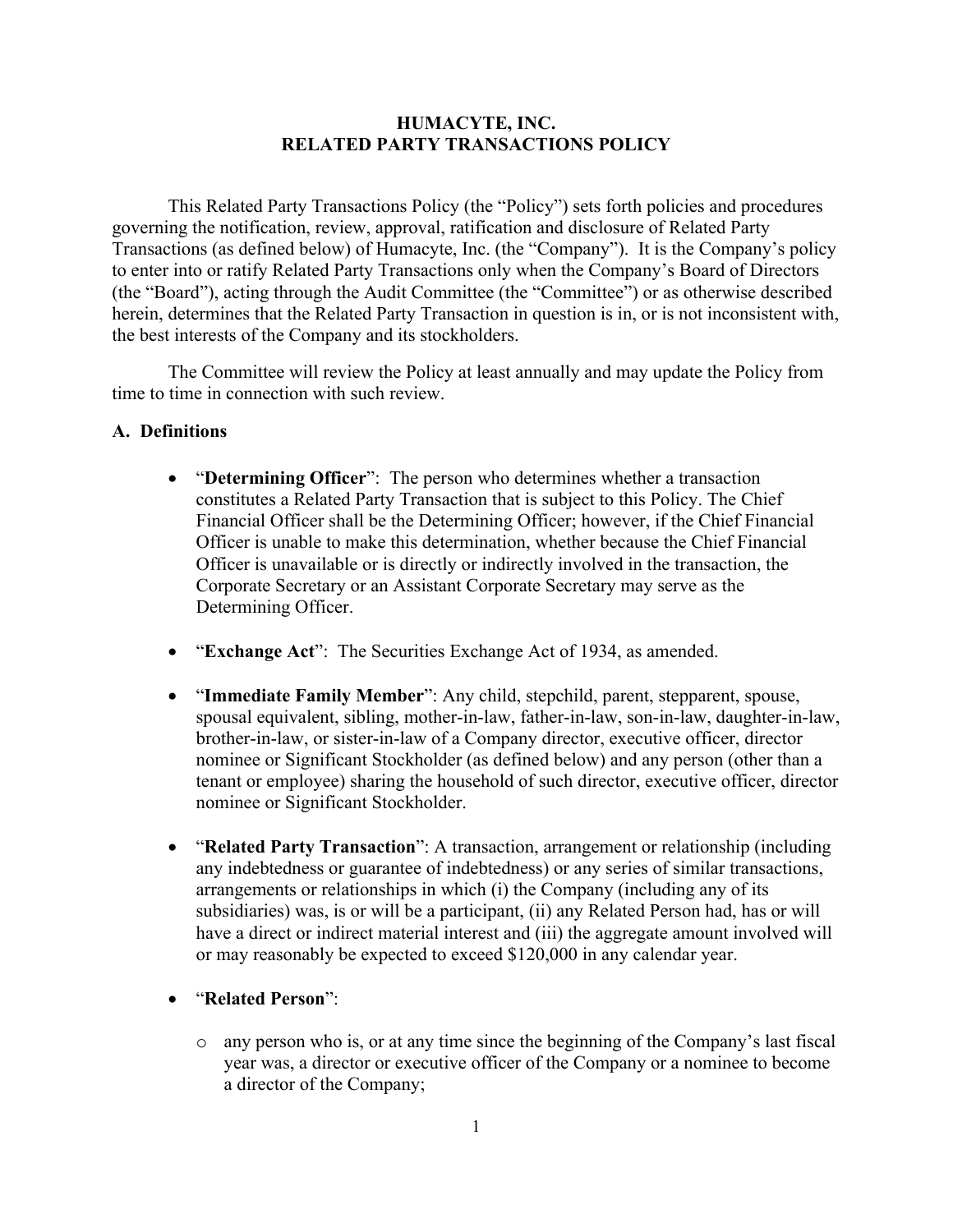- o any person who, at the time of the occurrence or existence of the transaction at issue, is a Significant Stockholder;
- o any Immediate Family Member of any of the foregoing persons; and
- $\circ$  any entity (i) that employs any of the foregoing persons, (ii) of which any of the foregoing persons is a general partner, officer or serves in a similar position, or (iii) in which any of the foregoing persons has a 10% percent or greater beneficial ownership interest (whether alone or aggregated with beneficial ownership interests of other Related Persons).
- "**Securities Act**": The Securities Act of 1933.
- "**Significant Stockholder**": The beneficial owner of more than 5% of any class of the Company's voting securities.

# **B. Notice to Company of Potential Related Party Transactions**

Any director, executive officer or nominee to become a director of the Company who proposes to enter into a potential Related Party Transaction and any director or employee who becomes aware of a potential Related Party Transaction, shall promptly notify the Determining Officer of the facts and circumstances of such transaction, including, to the extent known, the following:

- the Related Person's relationship to the Company and the approximate dollar value of the Related Person's interest in the Related Party Transaction;
- the material facts of the potential Related Party Transaction, including the proposed aggregate value of such transaction or, in the case of indebtedness, the amount of principal that would be involved;
- whether the Related Party Transaction is proposed to be, or was, undertaken in the ordinary course of the Company's and the Related Person's business;
- the purposes and timing of the Related Party Transaction;
- whether the potential Related Party Transaction includes any potential benefits or risks to the Company that may arise as a result of the potential Related Party Transaction;
- if applicable, the availability of other sources of comparable products or services that are subject to the Related Party Transaction;
- an assessment of whether the potential Related Party Transaction is on terms that are comparable to the terms available to an unrelated third party or to employees generally; and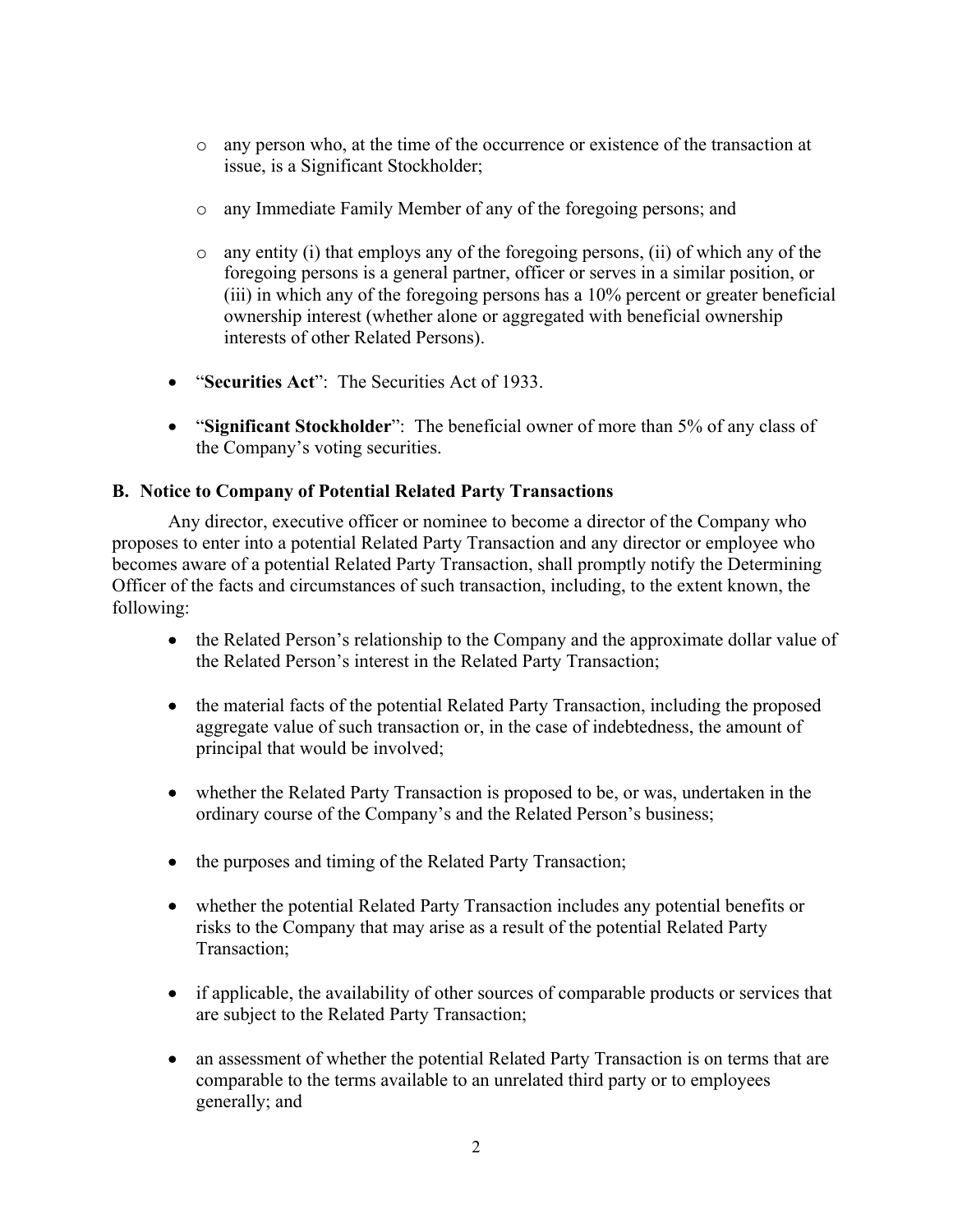• any other relevant information regarding the Related Party Transaction.

### **C. Review of Potential Related Party Transactions by Determining Officer**

#### **1. Procedures**

Upon receipt of the notice described above, the Determining Officer shall review it and any additional information provided therewith to determine whether the potential Related Party Transaction constitutes a Related Party Transaction pursuant to the Policy.

If the Determining Officer concludes that the potential Related Party Transaction does not constitute a Related Party Transaction under the Policy or falls into one of the exceptions below, the transaction will be handled in accordance with the Company's Conflicts of Interest Policy and Code of Conduct and Ethics without Committee review.

If the Determining Officer concludes that the potential Related Party Transaction constitutes a Related Party Transaction under the Policy, the Determining Officer shall present the transaction to the chairperson of the Committee so that the transaction may be submitted to the Committee for review at the next regularly scheduled Committee meeting. In those instances in which the Determining Officer, in consultation with the Chief Executive Officer or the Chief Financial Officer, provided, in each case, that such person is not directly or indirectly involved in the transaction, determines that it is not practicable or desirable for the Company to wait until the next regularly scheduled Committee meeting to review the transaction, it may be submitted for review to (1) the Committee at a special meeting of the Committee called by the chairperson of the Committee or (2) in circumstances in which it is not practicable to wait for the entire Committee to consider the matter, the chairperson of the Committee.

No director shall participate in any discussion or approval of a Related Party Transaction for which he or she is a Related Party, except that the director shall provide all material information concerning the Related Party Transaction to the Committee.

### **2. Pre-Approved Transactions**

Consistent with the foregoing, and the rules and regulations of the Securities and Exchange Commission (the "SEC"), the following categories of Related Party Transactions or Related Person interests shall be deemed to be pre-approved and do not need to be presented to the Committee for review and approval:

• Interests arising solely from the Related Person's position as a director, trustee or similar position of another company that is a party to a transaction with the Company and the Related Person is not involved in the negotiations of the terms of the transaction and does not receive any special benefits as the result of the transaction;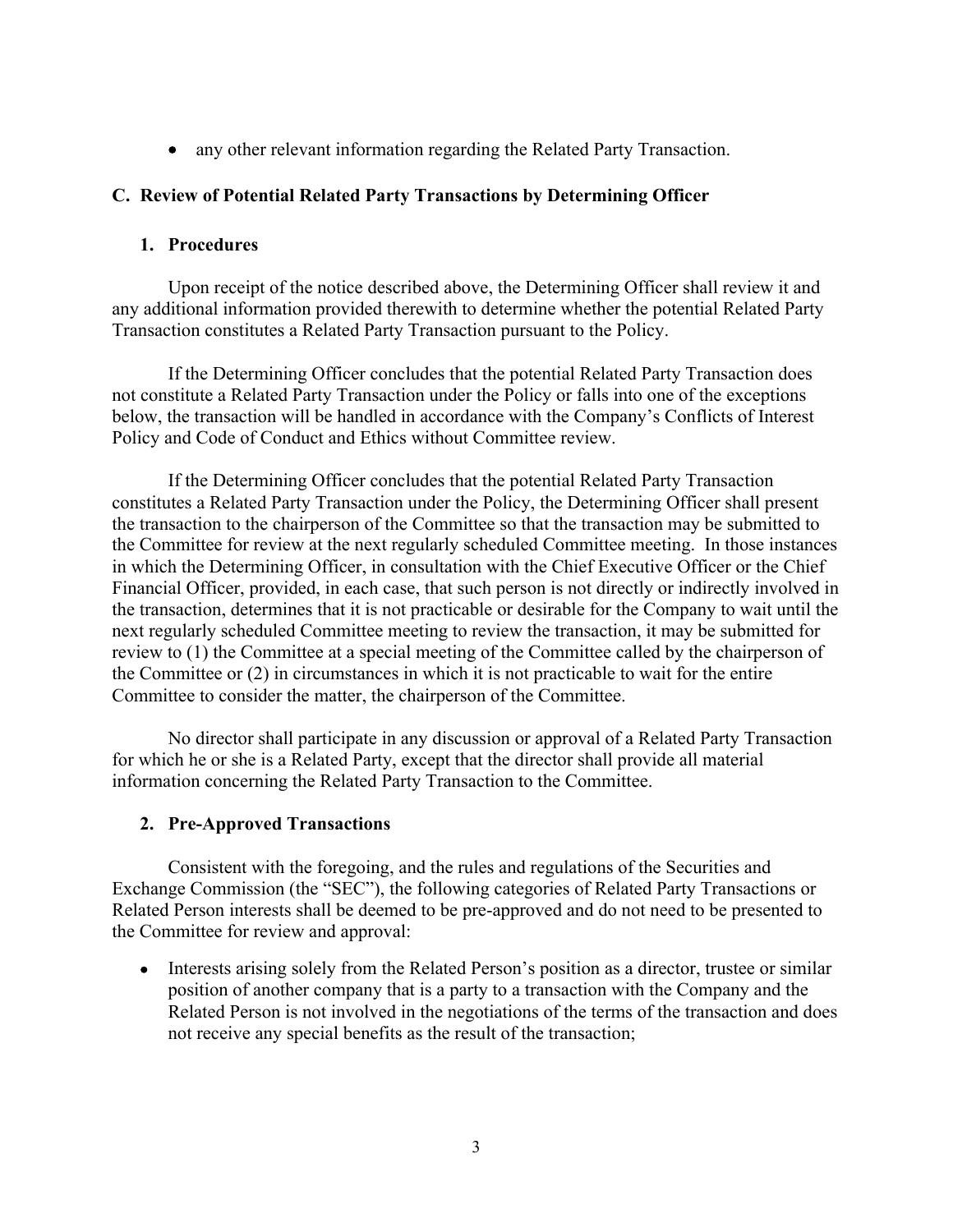- Interests arising solely from a position of the Related Person (or Immediate Family Member) as an executive officer or employee of another company or similar entity that is a party to a transaction with the Company where
	- o the Related Person and Immediate Family Members own in the aggregate less than 5% of the equity or similar ownership interest in such company or entity,
	- o the Related Person (and Immediate Family Members) are not involved in the negotiations of the terms of the transaction and do not receive any special benefits as the result of the transaction, and
	- o the amount involved in the transaction does not exceed the greater of \$1 million and 1% of such other company's consolidated gross revenues;
- Interests arising solely from a position of the Related Person (or Immediate Family Member) as an officer, director, trustee or similar position of a charitable or educational organization or similar entity that receives donations from the Company (excluding Company matches of charitable contributions made by employees or directors under the any matching gift program) where
	- o the Related Person (and Immediate Family Members) are not involved in the negotiations of the terms of the donations and do not receive any special benefits as the result of the donations, and
	- o the amount of the donations does not exceed the greater of \$1 million and 1% of the organization's consolidated annual gross revenues;
- Interests arising solely from the direct or indirect ownership by the Related Person, and Immediate Family Members, in the aggregate, of less than 5% of the equity or similar ownership interest in a company or similar entity that is a party to a transaction with the Company where the Related Person (and Immediate Family Members) are not involved in the negotiations of the terms of the transaction and do not receive any special benefits as the result of the transaction;
- Interests arising solely from a transaction where the rates or charges involved in the transaction are determined by competitive bids;
- Interests arising solely from the rendering of services as a common carrier or public utility at rates or charges fixed in conformity with law or governmental regulations;
- Interests arising solely from membership in the same professional association, social, fraternal or religious organization or club as an executive officer of the Company;
- Interests arising solely from service as an executive officer of a company that also uses the Company's independent registered public accountants;
- A relationship that involves services as a bank depository of funds, transfer agent, registrar, trustee under a trust indenture or similar services;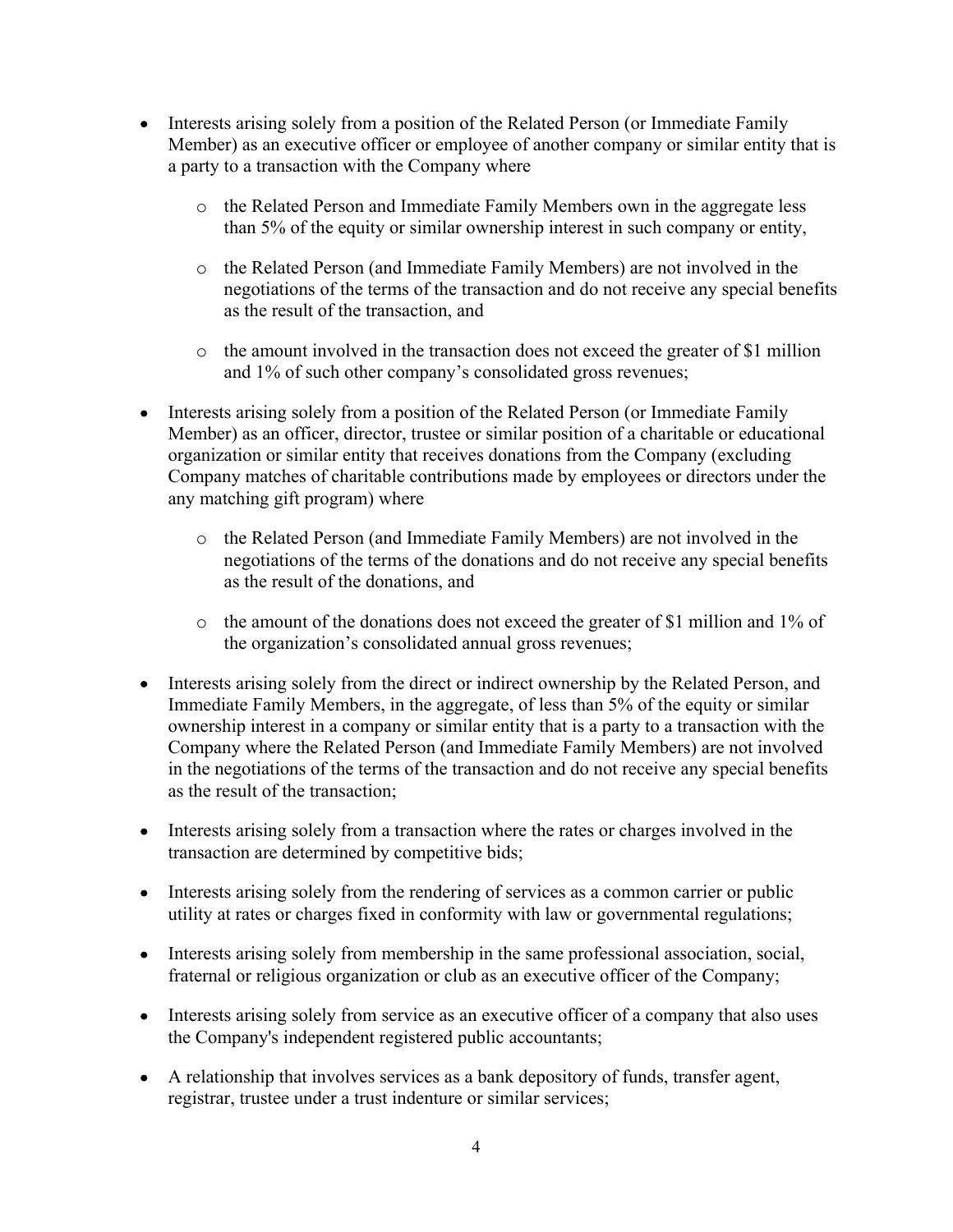- Interests arising solely from the ownership of a class of the Company's equity securities if all holders of that class of equity securities receive the same benefit on a pro rata basis;
- Transactions involving compensation to an executive officer, if such compensation has been approved by the Company's Compensation Committee and will be reported pursuant to Item 402 of Regulation S-K;
- Transactions involving compensation to a director of the Company for services as a director if such compensation will be reported pursuant to Item 402(k) of Regulation S- $K$ :
- Transactions involving indemnification or advancement of expenses made pursuant to the Company's certificate of incorporation, bylaws, or an agreement approved by the Board; and
- Other interests and transactions expressly deemed in Item 404 of Regulation S-K and the instructions thereto not to constitute Related Party Transactions that are required to be disclosed in the Company's filings with the SEC as required by the Securities Act and the Exchange Act and related rules and regulations.

# **D. Committee Review Procedures**

# **1. Criteria for Evaluating Related Party Transactions**

In evaluating a Related Party Transaction submitted for approval under this Policy, the Committee shall consider all of the relevant facts and circumstances available to it, including (if applicable) but not limited to:

- whether the transaction was undertaken in the ordinary course of the Company's and the Related Party's business;
- the purpose of the transaction and its potential risks and benefits to the Company;
- in the event the Related Person is a director, an Immediate Family Member of a director or an entity in which a director is a partner, shareholder or executive officer, the impact on the director's independence and, if the director serves on the Compensation Committee, such director's status as a "non-employee director" under Rule 16b-3 under the Exchange Act;
- the availability of other sources for comparable products or services that are the subject of the Related Party Transaction;
- the approximate dollar value of the transaction and the amount and nature of the Related Person's interest in the transaction; and
- the terms of the transaction and whether the proposed transaction is proposed to be entered into on terms no less favorable than the terms available to unaffiliated third parties or to employees generally.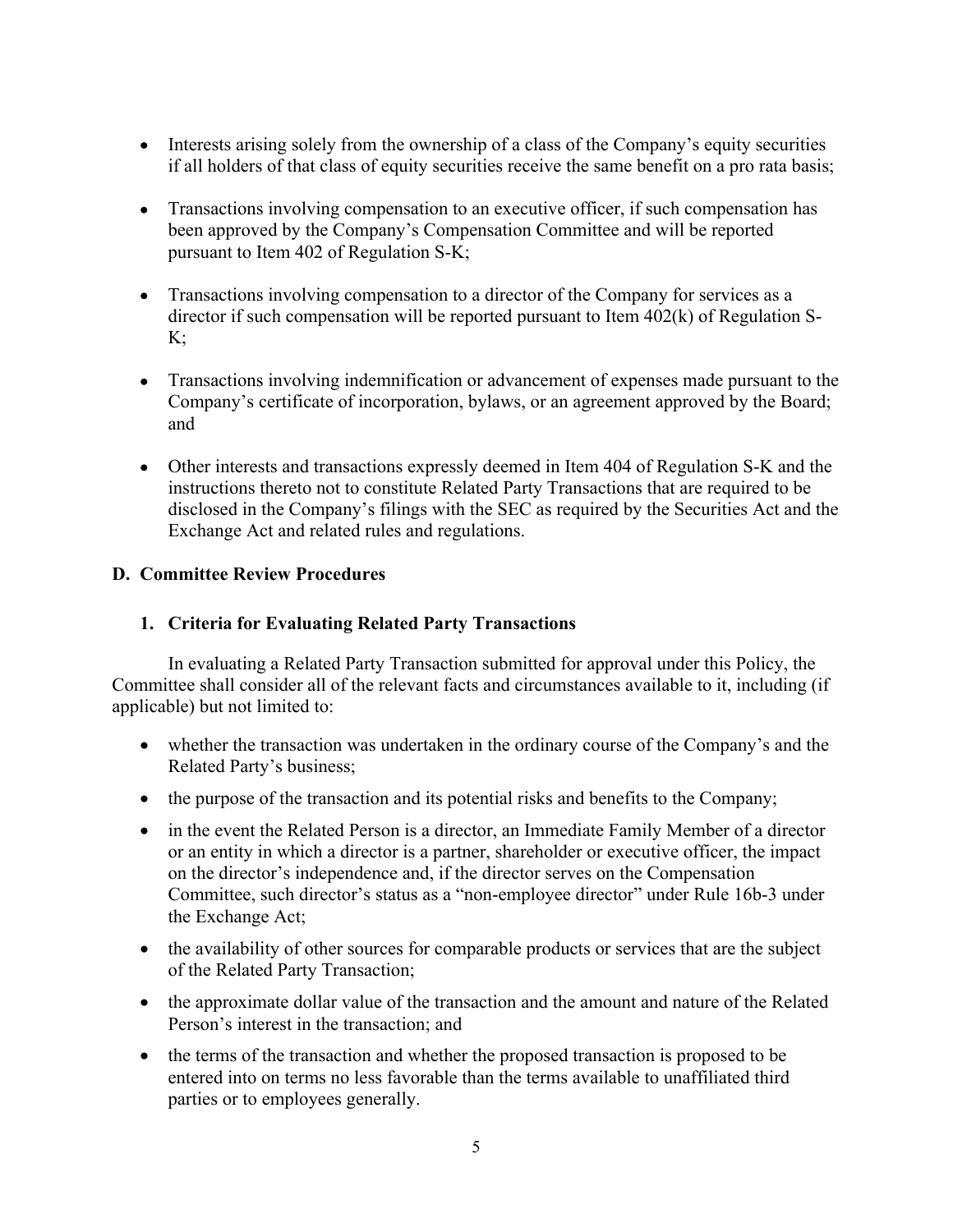No member of the Committee shall vote on the approval of any Related Party Transaction with respect to which such member or any of his or her Immediate Family Members is the Related Person but such member may, if so requested by the chairperson of the Committee, participate in some or all of the Committee's discussions of the applicable Related Party Transaction. The Committee shall approve only those Related Party Transactions that are in, or are not inconsistent with, the best interests of the Company and its stockholders, as the Committee determines in good faith. Approval of any Related Party Transaction shall be conditioned upon the approval of a majority of the disinterested members of the Committee. The Committee shall convey the decision to the Determining Officer, who shall convey the decision to the appropriate persons within the Company.

If, in accordance with this Policy, only the chairperson of the Committee reviews a transaction, the chairperson shall provide a report to the Committee of any Related Person Transaction that he or she has reviewed, including, if applicable, the rationale for approving or ratifying the transaction without full Committee review at the Committee's next regularly scheduled meeting.

### **2. Ratification Procedures**

If the Committee learns of a Related Party Transaction which has not been previously approved or previously ratified under this Policy, the following steps shall be taken, to the extent applicable:

- If the transaction is pending or ongoing, the Committee shall promptly review it and consider all of the relevant facts and circumstances available to it, including the criteria outlined in this Policy. Based on the conclusions reached, the Committee shall determine whether to ratify, amend or terminate the Related Party Transaction.
- If the transaction is completed, the Committee shall evaluate the transaction, taking into account all of the relevant facts and circumstances available to it, including the criteria outlined in this Policy, to determine if rescission of the transaction is feasible or appropriate and if any disciplinary action is appropriate.
- In the case of a Related Party Transaction that was not approved in advance under this Policy, the Committee shall request that the Determining Officer evaluate the Company's controls and procedures to ascertain the reason the transaction was not submitted to the Committee for prior approval and report the findings to the Committee, along with any recommendations for changes to this Policy.

#### **3. Review of Ongoing Transactions**

At the Committee's last meeting of each fiscal year, the Committee shall review any previously approved or ratified Related Party Transactions that remain ongoing and have a remaining term of more than six months or amounts payable to or receivable from the Company. Based on all relevant facts and circumstances, taking into account the Company's contractual obligations and the criteria outlined in this Policy, the Committee shall determine if it is in the best interests of the Company and its stockholders to continue, modify or terminate the Related